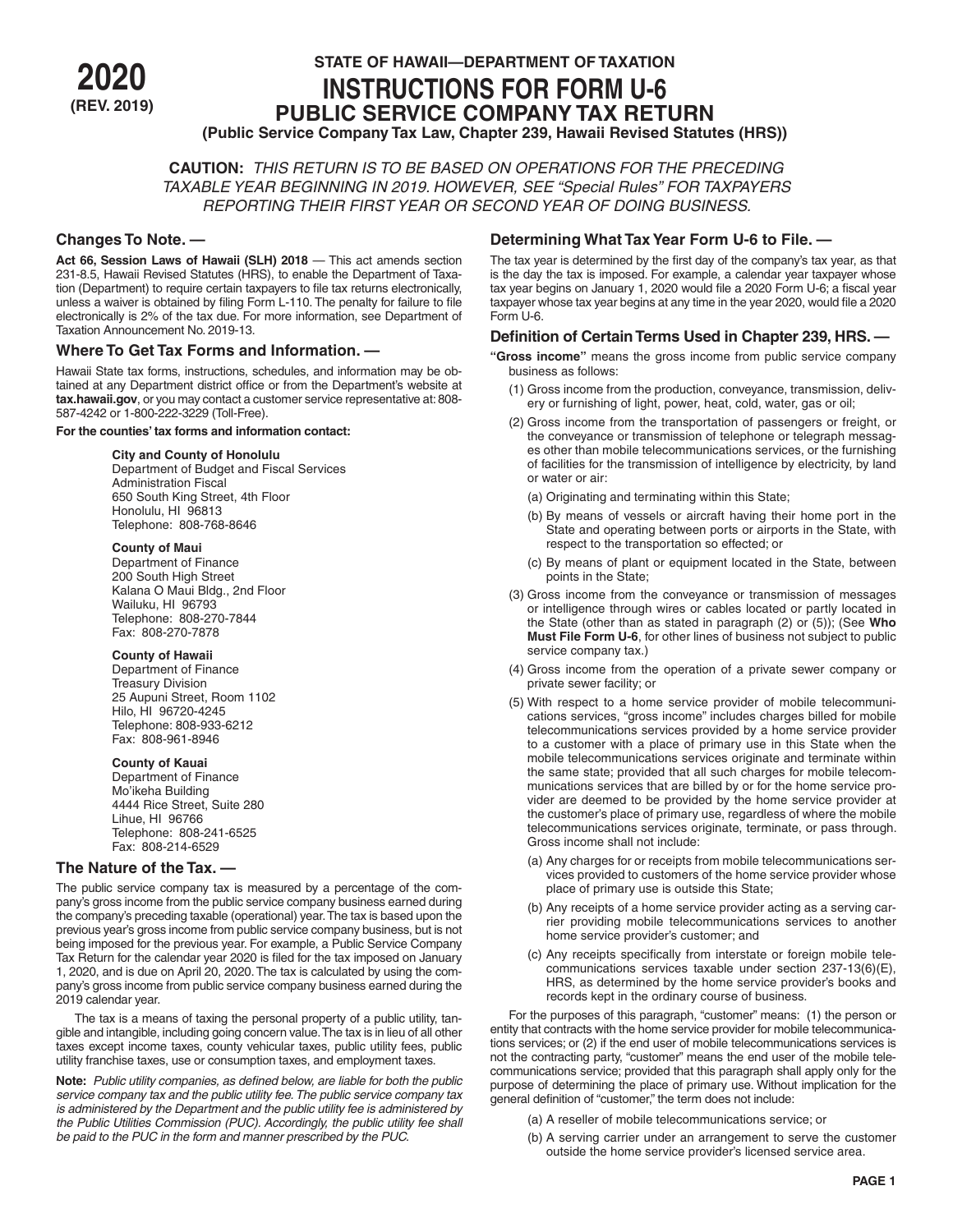- "Home service provider" means the facilities-based carrier or reseller with which the customer contracts for the provision of mobile telecommunications services.
- "Mobile telecommunications service" means commercial mobile radio service, as defined in title 47 Code of Federal Regulations section 20.3 in effect on June 1, 1999.
- "Place of primary use" means the street address representative of where the customer's use of the mobile telecommunications service primarily occurs, which must be: (1) the residential street address or the primary business street address of the customer; and (2) within the licensed service area of the home service provider.

The words "gross income" and "gross income from public service company business" shall not be construed to include dividends (as defined by section 235-1, HRS) paid by one member of an affiliated public service company group to another member of the same group; or gross income from the sale or transfer of materials or supplies, interest on loans, or the provision of engineering, construction, maintenance or managerial services by one member of an affiliated public service company group to another member of the same group. "Affiliated public service company group" means an affiliated group of domestic corporations within the meaning of Chapter 235, HRS, all of the members of which are public service companies. "Member of an affiliated public service company group" means a corporation (including the parent corporation) that is included within an affiliated public service company group.

Accounts found to be worthless and actually charged off for income tax purposes, at corresponding periods, may be deducted from gross income as specified under Chapter 239, HRS, so far as the accounts reflect taxable sales, but shall be added to gross income when and if subsequently collected.

- **"Home port"** means the place where vessels or aircraft have their tax situs or principal tax situs.
- **"Net operating income"** of a public utility subject to the tax rate imposed by section 239-5(a), HRS, is the operating revenues less the operating expenses and tax accruals, including in the computation of such revenues and expenses, debits and credits arising from equipment rents and joint facility rents. In the event that, but for this sentence, deductions could not be had for expenses of services because such services were rendered by the same person or persons constituting the public utility or could not be had for income taxes, because such taxes were levied against the person or persons constituting the public utility in the person's or their individual capacity and not as a separate entity, there nevertheless shall be allowed as deductions in computing the net operating income (A) a reasonable allowance for the value of personal services actually rendered, and (B) such proportion of the actual amounts of income taxes, federal and state, as fairly represents the portion of the income so taxed which was derived from the public utility business.
- **"Partner"** means the same as in the Internal Revenue Code.
- **"Partnership"** means the same as in the Internal Revenue Code.
- **"Ports," "airports," or "points in the State"** shall be deemed to be such if they are loading, unloading, transshipment, assembly, transfer, or relay points.
- **"Public service company"** means a public utility.

**"Public utility"** has the meaning given that term in section 269-1, HRS.

## **When Is the Public Service Company Tax Imposed. —**

In the first year of doing business, the tax is imposed on the first day, or commencement date, of the public service company's business. Thereafter, the tax is imposed or assessed on the first day of the public service company's selected year. Therefore, for a public service company on a calendar year basis, the tax is imposed on January 1 of each year; and for a fiscal year basis public service company, it is imposed on the first day of the selected fiscal period. The public service company tax is not accrued or imposed incrementally throughout the calendar or fiscal year.

## **Who Must File Form U-6. —**

Each public service company shall file Form U-6, showing its taxable gross income for the preceding taxable year. In case any public service company carries on lines of business other than its public service company business, the receipts therefrom shall not be subject to public service company tax, but the same tax liabilities shall attach to such public service company on account of such other lines of business as would exist if no public service company business were done.

Section 239-6, HRS, provides that motor carriers, common carriers by water, and contract carriers other than motor carriers are no longer subject to the public service company tax. The gross income received for transportation

services by these carriers are now subject to the general excise tax imposed under section 237-13(6), HRS.

Section 239-5(a), HRS, imposes the public service company tax upon the gross income of the public utility at the rate of 4%, provided that if: (1) a county provides by ordinance for a real property tax exemption for real property used by a public utility in its public utility business and owned by the public utility (or leased to it by a lease under which the public utility is required to pay the taxes upon the property); and (2) the county has not denied the exemption to the public utility, but excluding a denial based upon a dispute as to the ownership, lease, or use of a specific parcel of real property, then there shall be levied and assessed a tax in excess of the 4% rate determined in the manner hereinafter provided upon the gross income allocable to such county. The revenues generated from the tax in excess of the 4% rate hereinbefore established shall be paid by the public utility directly to such county based upon the proportion of gross income from its public utility business attributable to such county, based upon the allocation made in the public utility's filings with the State of Hawaii, provided that if the gross income from the public utility business attributable to such county is not so allocated in the public utility's State filings, then the gross income from the public utility business shall be equitably allocated to each county. The relative number of access lines in each county shall be deemed an acceptable basis of equitable allocation for telecommunication companies.

**NOTE:** Do NOT use Form U-6 to calculate and/or remit the counties' share of the public service company tax. Form U-6 should be used only to calculate and remit the State of Hawaii's portion of the public service company tax.

**Authentication.**—Returns shall be authenticated by the original signature of an officer of the public service company authorized to sign the Form U-6. The fact that an individual's name is signed on the return shall be prima facie evidence that such individual is authorized to sign the return on behalf of the public service company.

**Paid Preparer's Information.**—The Paid Preparer's Information at the bottom of page 1 of Form U-6 must be signed and completed by the person or in the name of the firm or corporation paid to prepare the return. Individual preparers may furnish their alternative identifying number for income tax return preparers (PTIN) instead of their social security number. (Note: Pursuant to Department of Taxation Announcement No. 2009-33, paid preparers may now sign original returns, amended returns, or request for filing extensions by rubber stamp, mechanical device, or computer software program.)

#### **Mandatory Electronic Filing of Tax Returns. —**

The Department requires public service company taxpayers to file electronically.

Act 66, SLH 2018, authorizes the Department to require certain taxpayers to file their tax returns electronically, unless a waiver is obtained by filing Form L-110. The penalty for failure to file electronically is 2% of the tax due. For more information, see Department of Taxation Announcement No. 2019-13.

#### **When Must Form U-6 Be Filed. —**

In the first year of doing business, Form U-6 is due on the twentieth day of the third month after the month the public service company begins business. Thereafter, the return shall be filed on or before the twentieth day of the fourth month following the close of the preceding taxable year. For a calendar year basis taxpayer, the return is due on or before April 20, of each return year.

**Private Delivery Services.**—Hawaii has adopted the Internal Revenue Code provision to allow documents and payments delivered by a designated private delivery service to qualify for the "timely mailing treated as timely filing/ paying rule." The Department will conform to the Internal Revenue Service listing of designated private delivery service and type of delivery services qualifying under this provision. Timely filing of mail which does not bear the U.S. Post Office cancellation mark or the date recorded or marked by the designated delivery service will be determined by reference to other competent evidence. The private delivery service can tell you how to get written proof of the mailing date

**Extension of Time To File.**—If you are unable to meet the filing deadline, you should ask for an extension on Form N-755, Application for Automatic Extension of Time to File Public Service Company Tax Return. This is an extension of time to file, not an extension of time for payment of tax.

**Note:** *If any date falls on a Saturday, Sunday, or legal holiday, substitute the next regular workday.*

#### **When Is the Tax Payable. —**

In the first year of doing business, the payment of tax is due on the twentieth day of the third month after the month that the public service company begins business. Thereafter, the tax is payable on or before the twentieth day of the fourth month following the close of the preceding taxable year. Stated differently, the tax is due on or before the twentieth day of the fourth month following the imposition date. This date coincides with the due date of Form U-6.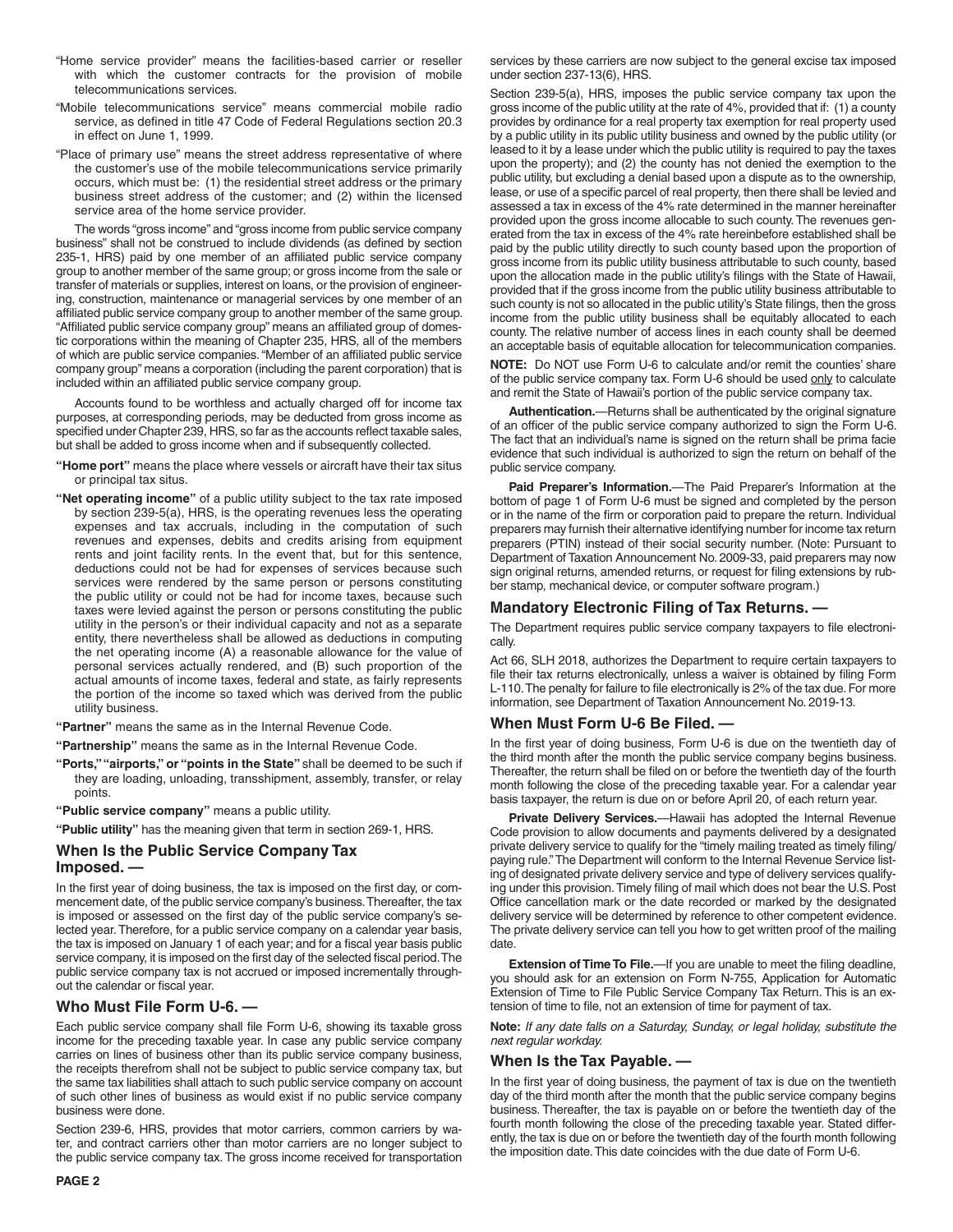If the total tax due is paid when the Form U-6 is filed or when applying for an extension of time to file (or when paying additional tax due when filing an amended return), attach your payment to the Form U-6 or Form N-755. Form VP-2, Miscellaneous Taxes Payment Voucher, is no longer required when making a payment with Form U-6 or Form N-755.

The public service company may elect to pay the tax due in four equal quarterly installments on or before the twentieth day of the fourth, sixth, ninth, and twelfth months following the close of the preceding taxable year. However, if the total tax liability exceeds \$100,000, the tax due is payable in twelve equal monthly installments on or before the tenth day of each month following the close of the preceding taxable year. Installment payments of the public service company tax are reported and paid on Form FP-1. If any installment is not paid on or before the date fixed for its payment, the Department, at its election may cause the balance of the tax unpaid to become payable upon not less than ten days' notice and demand, and this amount shall be paid upon the date so fixed in the notice and demand from the Department.

#### **Note:** *If any due date falls on a Saturday, Sunday, or legal holiday, substitute the next regular workday.*

**Electronic Funds Transfer (EFT).**—Section 231-9.9, HRS, authorizes the Department to require those taxpayers whose tax liability for a particular tax exceeded \$100,000 during the past year to pay that tax by EFT instead of by check. The Department reviews the filing records of taxpayers and will mail notices to taxpayers who met this criterion. Any taxpayer who does not meet the criterion may still voluntarily pay by EFT. Use Form EFT-1 to set up payment by EFT. For more information on paying taxes by EFT, please see Tax Information Release (TIR) Nos. 95-6 and 99-1.

**IMPORTANT:** A penalty of 2% of the tax due will be assessed if a taxpayer who is required to make payments by EFT does not do so without reasonable cause. If an EFT payment is dishonored, a \$25 service fee will be assessed.

## **Penalties and Interest.––**

Late Filing of Return—The penalty for failure to file a return on time is assessed on the tax due at a rate of 5% per month, or part of a month, up to a maximum of 25%.

Failure to Pay Tax After Filing a Timely Return —The penalty for failure to pay the tax after filing a timely return is 20% of the tax unpaid within 60 days of the prescribed due date.

Failure to File Electronically – Form U-6 MUST be filed electronically unless you obtain a waiver. (Use Form L-110 to apply for a waiver.) The penalty for failure to file electronically is 2% of the tax due.

Failure to Pay by EFT – The penalty for failure to pay by EFT for taxpayers who are required to pay by EFT is 2% of the tax due.

Interest —Interest at the rate of 2/3 of 1% per month, or part of a month, shall be assessed on unpaid taxes and penalties beginning with the first calendar day after the date prescribed for payment, whether or not that first calendar day falls on a Saturday, Sunday, or legal holiday.

## **Where to File the Return.—**

Form U-6 MUST be filed electronically at **tax.hawaii.gov/eservices/**.

You may also mail Form U-6 and payment in full to**:** Hawaii Department of Taxation P.O. Box 259 Honolulu, HI 96809-0259

## **Application of the Tax.—**

#### **Special Rules.**

- 1. The first year of doing business.
	- a. A company in business on January 1 or at the start of the fiscal year, but not in business during any part of the preceding calendar or fiscal year, respectively:
		- (1) Form U-6 is filed by using an estimate of the gross income from the public service company business for the first year that the company is engaged in business.
		- (2) The tax is at the rate provided by section 239-5, HRS.
		- (3) The return and payment of the tax is due on the twentieth day of the third month after the month that the company begins business.
		- (4) The estimate must be corrected to reflect the actual gross income for the year via an amended return which must be filed by the twentieth day of the fourth month following the close of the first taxable year. The amended return is used to pay any additional tax due.
- b. A company not in business on January 1 or at the start of the fiscal year, but business is commenced during the calendar year or fiscal year, respectively:
	- (1) Form U-6 is filed by using an estimate of the gross income from the public service company business for that portion of the first year that the company is engaged in business.
	- (2) The tax is at the rate of 4%.
	- (3) The return and payment of the tax is due on the twentieth day of the third month after the month that the company begins business.
	- (4) The estimate must be corrected to reflect the actual gross income for the year via an amended return which must be filed by the twentieth day of the fourth month following the close of the first taxable year. The amended return is used to claim the appropriate overpayment or pay any additional tax due.
- 2. The second year of doing business.
	- a. Form U-6 is filed using an estimate of the company's average monthly gross income during the period from and after the commencement of business to the close of the second year, multiplied by twelve.
	- b. The tax is at the rates provided by section 239-5, HRS.
	- c. The return and payment of tax is due on the twentieth day of the fourth month following the close of the company's first taxable year.
	- d. An amended return is required to adjust the estimate to the actual average monthly gross income during the period from and after the commencement of business to the close of the second year, multiplied by twelve. Any overpayment is claimed or balance due is reported and paid on the amended return. The amended return is due on or before the twentieth day of the fourth month following the close of the company's second taxable year.
- 3. The third year of doing business.
	- a. Form U-6 is filed using the company's gross income from the second taxable year.
	- b. The tax is at the rates provided by section 239-5, HRS.
	- c. The return and payment of tax is due on the twentieth day of the fourth month following the close of the company's second taxable year.

## **Allocation and Apportionment.—**

If a public service company is engaged in interstate or foreign commerce and an apportionment of gross income is necessary, section 239-8, HRS, provides for an apportionment on the basis of total direct cost of the transportation, conveyance, or transmission within the State. "Direct cost" is interpreted to mean and include payroll or labor hired for the handling and transportation of property or persons from the point of origin to the point of destination, payroll taxes attributable to such payrolls, materials used or consumed by the taxpayer in the handling and transportation of property or persons from the point of origin to the point of destination, that portion of any rent on leased equipment which is attributable to the use of such leased equipment in the handling and transportation of property or persons from the point of origin to the point of destination, that portion of depreciation on equipment owned by the taxpayer which is attributable to the use of such equipment in the handling and transportation of property or persons from the point of origin to the point of destination, that portion of the maintenance and upkeep of equipment which is attributable to the use of such equipment in the handling and transportation of property or persons from the point of origin to the point of destination, overload and ocean freight, and insurance.

## **Acquiring the Business of Another Company.—**

Subsection (f) of section 239-9, HRS, relates to the acquisition by one public service company of the business of another and provides for treating the gross income of the company so acquired the same as if it were gross income of the acquired company, that is, the gross income to be reported by the acquiring company for the purpose of determining the amount of its tax for the year following the year in which such business was so acquired shall include, in addition to the gross income of the acquiring company during the year ending December 31 preceding, the gross income of the business or part thereof so acquired for such portion of such preceding year.

#### **Consolidation or Merger.—**

Subsection (g) of section 239-9, HRS, relates to the consolidation or merger of public service companies and provides that the liability to the tax shall attach to the company thus formed and the company thus formed shall include in its gross income, the gross income of the companies involved in the consolidation or merger.